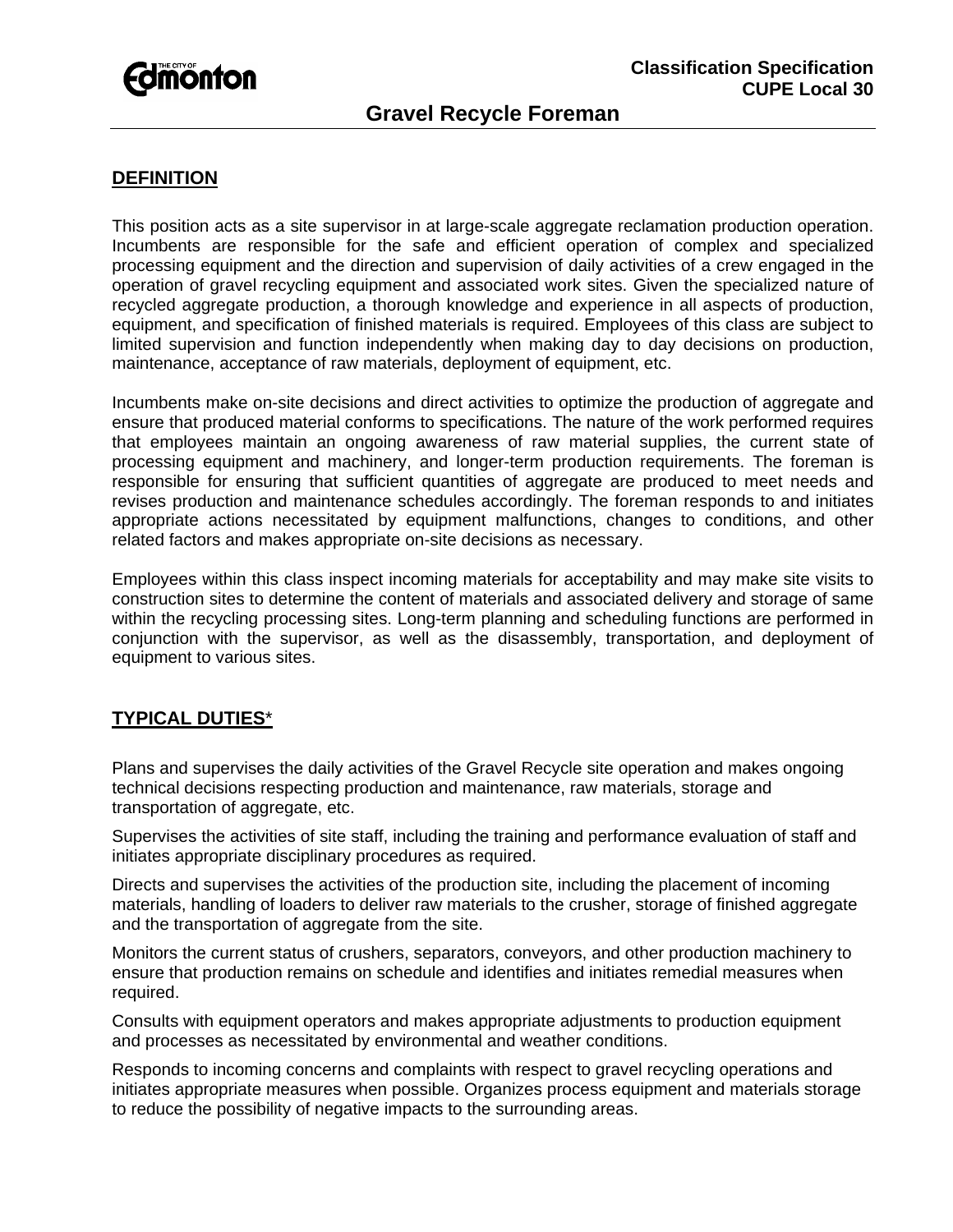

Ensures that health and safety initiates and procedures are adhered to in the production process, and initiates appropriate follow-up with staff and other as required. Reports significant health and safety violations when necessary.

Inspects incoming materials for suitability in the recycling process, attends demolition sites to determine the quantity and quality of raw materials and directs the dumping of materials at storage sites.

Supervises and directs the dismantling, transportation, assembly and production deployment of the gravel recycling equipment in accordance with appropriate methods and ensures that feeder ramps are constructed in an acceptable manner.

Supervises and inspects the equipment maintenance and overhaul process to ensure reliability and minimize downtime. Maintains stocks of replacement parts and supplies as required.

Maintains records of production, materials in storage, etc. as required and assists with production planning, site planning, and other aspects of the aggregate recycling process.

Performs related duties as required.

#### **KNOWLEDGE, ABILITIES AND SKILLS**

Thorough knowledge of the entire aggregate reclamation process, including the composition and suitability of demolition materials, the equipment and methods used in the production process, and related aspects of materials storage, handling and distribution.

Knowledge of adjustments required to production processes and equipment to optimize production volumes and quality of finished materials.

Ability to effectively monitor the production process and to quickly effect adjustments and changes in order to enhance and optimize production volumes and product quality.

Ability to formulate both short and longer term plans concerning production and materials handling, including the re-location of facilities to processing sites as required.

Skilled in the operation of all equipment used in aggregate reclamation and ability to diagnose equipment as required for maintenance, repair, or adjustment.

Skilled in the training, direction, and supervision of subordinates and dealing with suppliers, end users, or others with concerns respecting the aggregate recycling process.